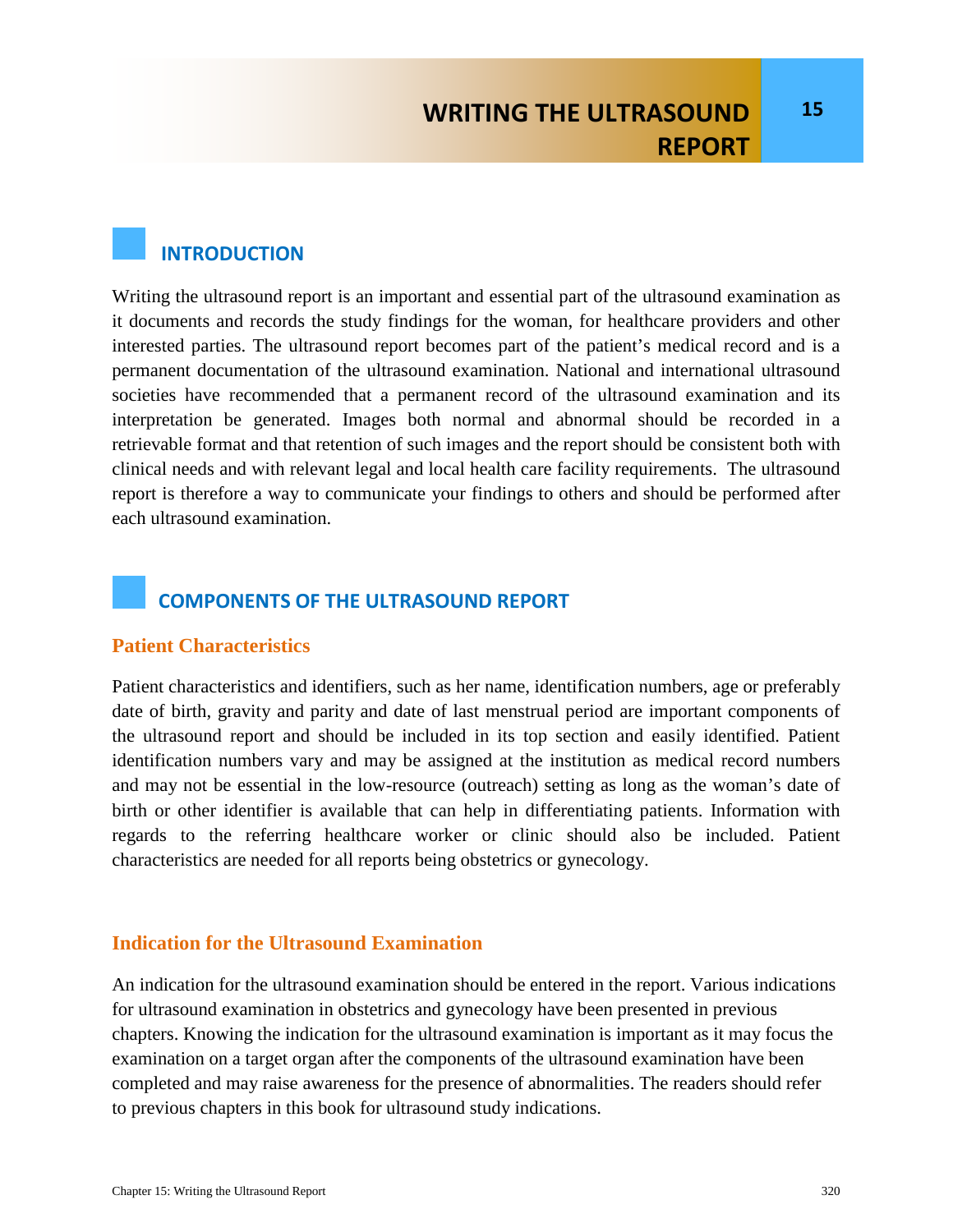## **Obstetrics**

The obstetric ultrasound report should include 3 essential components: basic information about the pregnancy, fetal biometric measurements and fetal anatomic details. Basic information about the pregnancy includes viability of the fetus, whether the gestational sac is intrauterine, the number of fetuses, the location of the placenta, ruling out a placenta previa, the assessment of the amniotic fluid and the presentation and lie of the fetus. Fetal biometric measurements should include the gestational sac if an embryo is not visualized, a crown-rump length up to 13 6/7 weeks of gestation, biparietal diameter, head circumference, abdominal circumference and femur length after 13 6/7 weeks of gestation. **Table 15.1** lists biometric measurements that should be included in a basic obstetric report (see chapters 4, 5 and 6 for more details). Fetal anatomy that needs to be listed in the obstetric report is based upon the type of ultrasound examination and the setting under which the ultrasound examination is performed. National and international societies have developed lists of fetal anatomy as part of the basic and detailed (advanced-targeted) obstetric ultrasound examination (1 - 4) (see chapters 5 and 6 for more details). In the lowresource (outreach) setting, the level of training of the ultrasound examiner and the availability of postnatal resources dictate the complexity of the ultrasound examination. As described in chapter 10, the basic six steps for the performance of the obstetric ultrasound examination can provide sufficient information to identify the high-risk pregnancy in low-resource settings.

| <b>TABLE 15.1</b>                                                                                          | <b>Biometric Measurements of the Basic Obstetric Ultrasound Examination</b>                                                                                                                                                                                                                                        |
|------------------------------------------------------------------------------------------------------------|--------------------------------------------------------------------------------------------------------------------------------------------------------------------------------------------------------------------------------------------------------------------------------------------------------------------|
| $\overline{\phantom{a}}$<br>٠<br>$\overline{\phantom{a}}$<br>$\overline{\phantom{a}}$<br>$\qquad \qquad -$ | Mean sac diameter (if no embryo is seen)<br>Crown-Rump Length (up to 13 6/7 weeks gestation)<br>Biparietal Diameter (after 13 6/7 weeks gestation)<br>Head Circumference (after 13 6/7 weeks gestation)<br>Abdominal Circumference (after 13 6/7 weeks gestation)<br>- Femur Length (after 13 6/7 weeks gestation) |

A statement regarding the estimated date of delivery should be made and whether the final due date is changed based upon the ultrasound derived biometric criteria or the final due date will be unchanged and kept based upon the woman's last menstrual period. Furthermore, an estimated fetal weight should be derived and entered in the report for all obstetric examinations performed at or beyond 24-28 weeks of gestation.

## **Gynecology**

The gynecologic ultrasound examination is intended to assess the pelvic organs including the uterus, both ovaries and the cul-de-sac. Biometric measurement of the uterus includes its length, height and width, and the endometrial thickness measured in a sagittal plane. Each ovary should